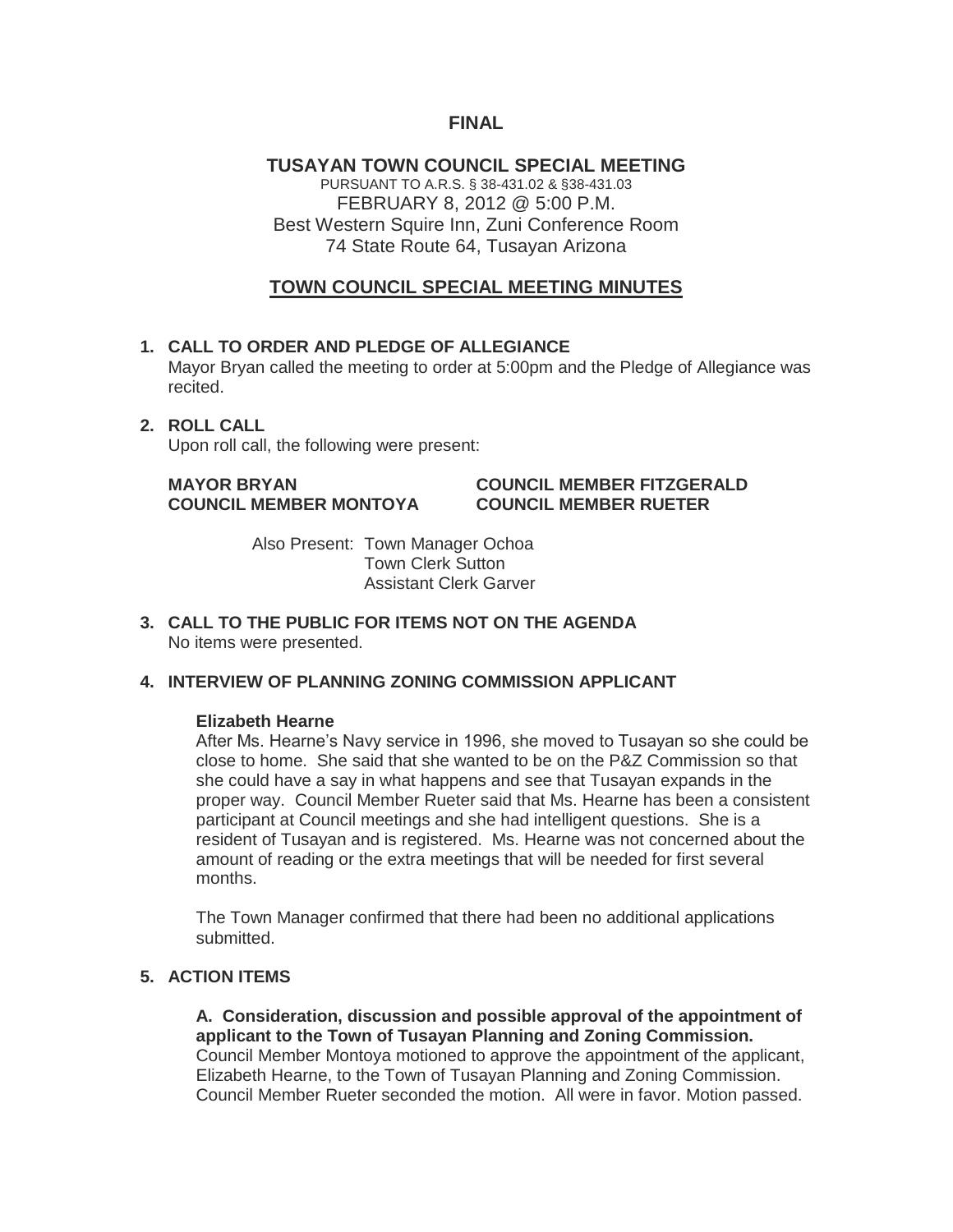## **B. Consideration, discussion and possible approval for Mayor to represent the Town of Tusayan Council support for Senate Bill 1288 (municipal water fees; repeal; appropriation).**

Senate Bill 1288 is the removal of 6.8 million assessment fees State budget that is taken from cities and towns. There is currently a surplus and a repeal would be appropriate.

Council Member Montoya moved to approve for the Mayor to represent the Town of Tusayan Council's support of Senate Bill 1288.

Council Member Rueter seconded the motion. All were in favor. Motion passed.

## **C. Consideration, discussion and possible approval for Mayor to represent the Town of Tusayan Council opposition for Senate Bill 1306 (alarm system installation; contractors; municipalities).**

Council Member Montoya moved to approve for the Mayor to represent the Town of Tusayan Council's opposition for Senate Bill 1306. Council Member Rueter seconded the motion.

Senate Bill 1306 would allow alarm installers to no longer be required to have a Town business license and Town permit for electrical license; a loss of 5% of State Revenue if a Town does not comply.

All were in favor. Motion passed.

#### **6. CEREMONIAL MATTERS**

#### **A Swearing-In of Planning and Zoning Commissioners**

Town Clerk swore in the following Planning and Zoning Commissioners during the meeting: Sandra Angat, ClayAnn Cook, Elizabeth Hearne & Charles Townsend. Robert Gossard was sworn in after the meeting.

#### **7. COUNCIL MEMBERS' REPORTS**

No reports were presented.

#### **8. MAYOR'S REPORT**

No reports were presented.

**9. MOTION TO ADJOURN INTO EXECUTIVE SESSION for the following purpose:** The Council did not go into Executive Session.

**The Council may wish to go into Executive Session pursuant to A.R.S. Section 38-431.03.A.3 & A.4 for discussion and consultation with the Town Attorney in order to receive legal advice and give direction concerning;**

**A. Request from Roopali H. Desai, Attorney at Law, to the Tusayan Town Council to cancel the election on the Ethics Initiative and immediately cease all activity relating to the preparation of ballots and publicity pamphlets relating to the Ethics Initiative.**

The Mayor relayed that the Town Attorney was concerned with the first submission of the Ethics Initiative because he thought it was unconstitutional.